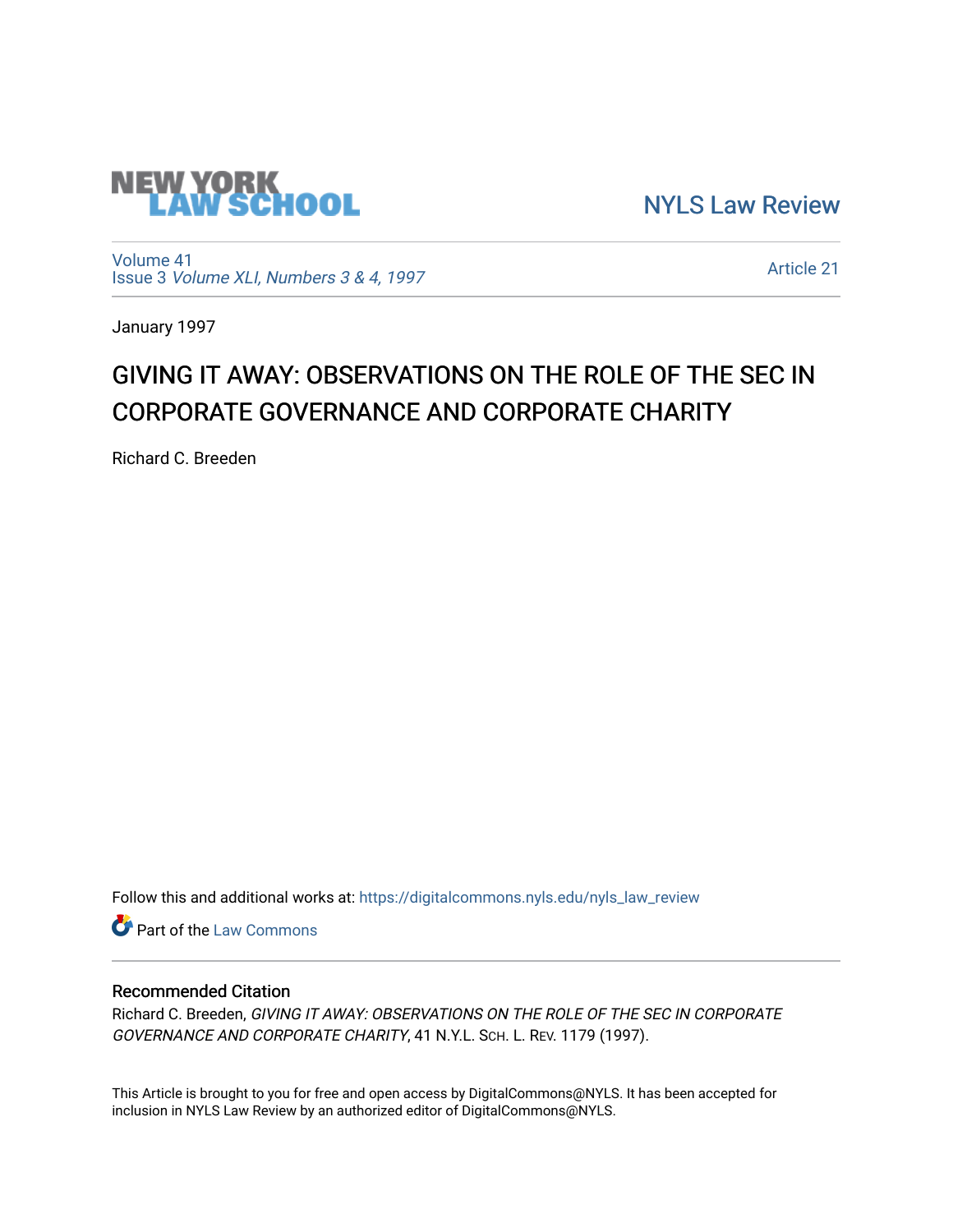## GIVING IT AWAY: OBSERVATIONS **ON** THE ROLE **OF** THE **SEC IN** CORPORATE **GOVERNANCE AND** CORPORATE CHARITY

## RICHARD C. BREEDEN<sup>\*</sup>

First, let me say thank you very much to New York Law School and particularly the *Law Review,* for putting on this very fine program.

It is nice to be able to be on what is, by any definition, a perfect panel. We have a professor named "Faith," the audience, no doubt, harbors the "hope" that I will be brief, and we are all discussing "charity." It is not often that you can combine faith, hope, and charity in one program.

As the last speaker of the day, I would like to wind up this symposium by offering some observations on the role of the SEC, because so many of the panelists have talked about the SEC as if it is the grand solution to this problem. This reminds me of when Drexel Burnham was about to go off a cliff due to a liquidity crisis, and its then CEO kept calling every day suggesting that we might bail them out. After the third or fourth such call suggesting that the federal government might want to pay Drexel's debts I remember telling the CEO that "if you think you hear horses, it is not the cavalry." Likewise, I am not sure that the SEC is the cavalry for this particular problem, although it does raise some fascinating issues.

When I served in two Republican administrations, culminating in serving as Chairman of the SEC, I was a great believer in deregulation. It is a particularly challenging thing to maintain your self-esteem in a Republican administration while being a regulator, since some of your colleagues would like to abolish all regulation. Of course at the SEC, we were always in favor of deregulating things, or at least reducing regulations where its burdens and costs exceed its benefits.' While we were committed to making securities regulation flexible, efficient and minimally intrusive on market mechanisms, I would occasionally remind my colleagues that, in my view, the proper definition of the completely unregulated taking of money belonging to someone else is "theft."

1179

<sup>\*</sup> Mr. Breeden is President and CEO of Richard **C.** Breeden & Co. in Greenwich, CT. He served as the Chairman of the Securities & Exchange Commission from 1989- 1993, and previously served as Assistant to the President and other positions in the White House. He is a 1975 graduate of the Harvard Law School.

<sup>1.</sup> These steps included creation of the Rule 144A market for securities purchased by qualified institutional buyers; creation of new, shorter forms under the Securities Act of 1933 and the Securities and Exchange Act of 1934 for small businesses; broad new exemptions for asset backed securities under the Investment Company Act; proposed legislation to exempt private investment funds for sophisticated investors; proposals to repeal state "Blue Sky" regulation of securities offerings, and many similar steps.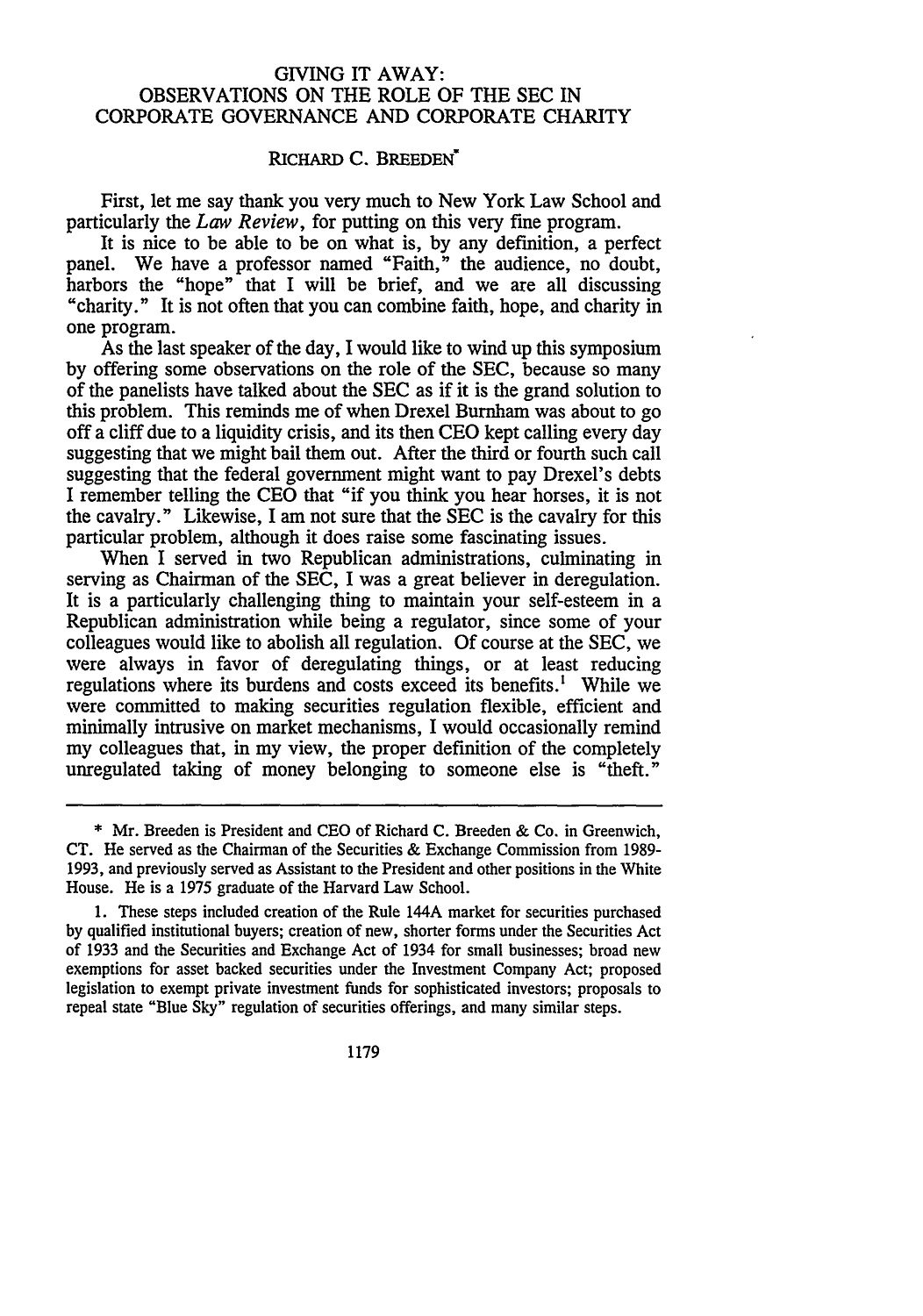Therefore, if our other panelists are correct that the donation of money that unequivocally belongs to the shareholders is now unregulated in America, we could have a slight problem.

Philanthropy is something that has a long, long tradition in America, and we are all quite proud of it. Among other things, it makes America unique, particularly compared to the business communities of Europe and Asia. Americans, as individuals and as reflected in their institutions, have a deep commitment to philanthropy and a desire and belief that we should all do something to help our fellow citizens, particularly those less fortunate. Therefore, if I were still in government, I would not want to touch the issue of "regulating" corporate philanthropy with a 500 foot pole. The risk of being labeled Scrooge at the SEC by even discussing the question would be too great,<sup>2</sup> even if one's objective would be to minimize dividends to shareholders so they could make their own charitable donations.

As an outside observer, it is now easier to discuss areas where corporations may, in essence, be wasting shareholder assets without proper accountability. However, I disagree with the suggestion of one of our professor panelists that corporate use of sky boxes at sporting events is abusive. Perhaps it is a gender issue, but no one could possibly question, when sitting behind home plate, the value of that corporate expenditure. Perhaps this illustrates the subjectivity that quickly arises in this area.

There are several interesting questions raised by the broader issue of proper accountability for gifts of corporate property. One is, of course, what should be done? If you have a sense that something is at least out of balance, what should you do about it? And an equally important question if something should be done is, who should do it? And when you have done it, then how do you report it?

I am currently serving as a bankruptcy trustee and doing turn-around work. The company that I am presently overseeing is called the Bennett Funding Group, which has the dubious distinction of being the scene of the largest ponzi scheme in American history.<sup>3</sup> Bennett is a group of affiliated companies which in the last six years sold \$2,137,000,000 worth of unregistered, and now largely worthless, securities. Bennett routinely

<sup>2.</sup> We did impose disclosure requirements on legacy contributions on behalf of directors under the proxy rules, however.

*<sup>3.</sup> See* SEC v. Bennett Funding Group, No. 96-61376, 1996 WL 179996, at \*1 (Bankr. N.D.N.Y. Apr. 15, 1996) (alleging that Bennett Funding Group engaged in a massive ongoing "Ponzi" scheme by selling tens of millions of dollars of lease assignments for office equipment leases that simply did not exist, including the assignment of over \$55 million of fictitious and supposedly tax-exempt New York City Transit Authority leases).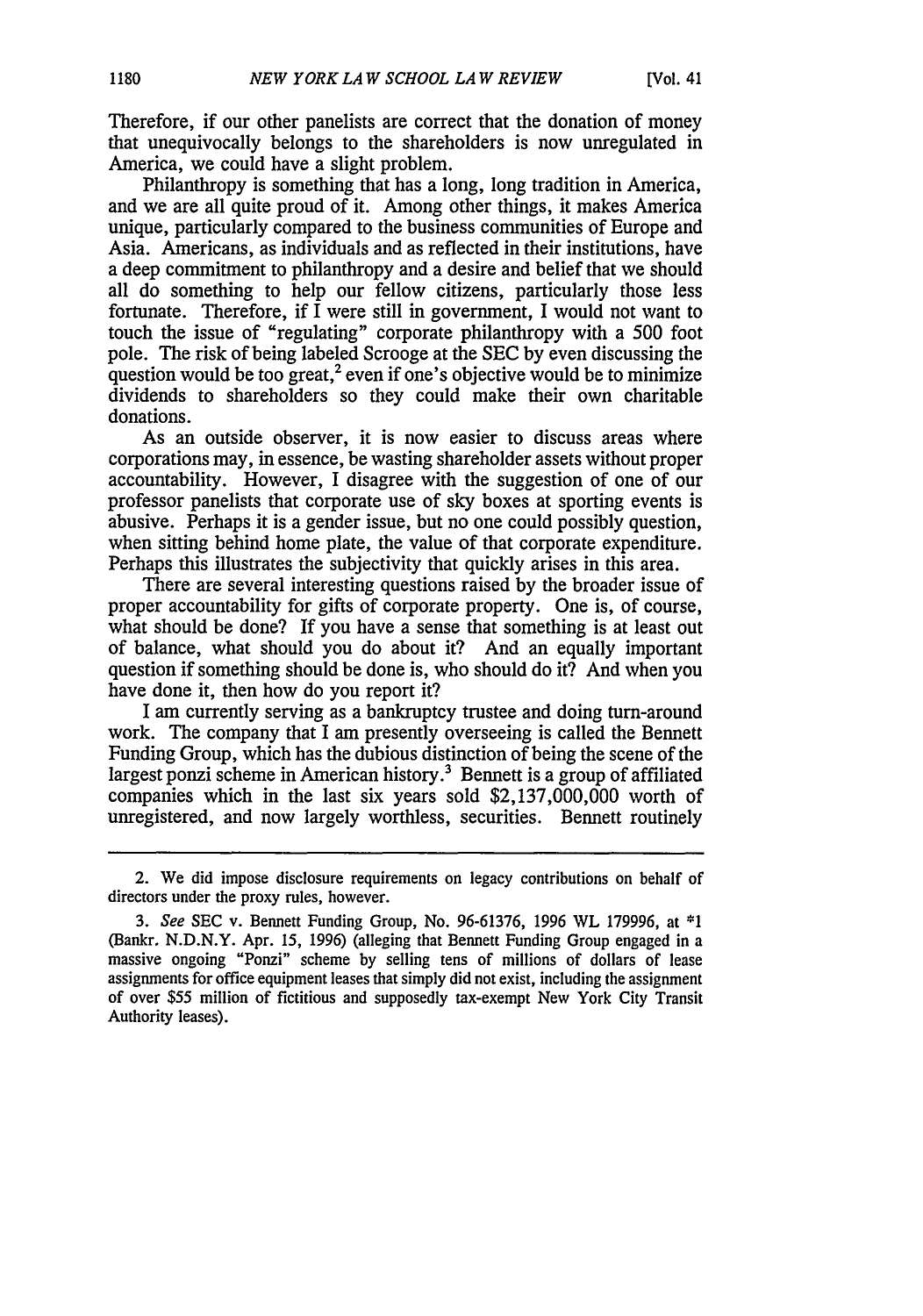pledged equipment leases to multiple buyers, as well as selling phony leases.

The origins of the Bennett Funding case, like many of the worst and most flagrant cases of corporate abuse, may ultimately arise out of a simple, common tendency on the part of misguided management in these companies to think that they can treat the corporation as their own personal kitty. In fact, we called the main repository of accounts of this particular company, in which incoming funds from investors as well as payments from lessees were deposited, the honey pot, and that is exactly the way corporate officers treated it. They paid legitimate corporate expenses out of the honey pot. They also bought racetracks and casinos, went on trips and did anything that they felt like doing with the funds in this account. There seemed to be absolutely no capability or desire to distinguish between money that belonged to other people and money that belonged to the family members who ran the company.

So any time in the stewardship of shareholder funds that corporate management is not sensitive to the fact that it is dealing with other people's money, and that it has a fiduciary duty to use the money wisely, then there is a problem. There is also a broader issue of making sure that management understands the limits and accountability by which it must live.

If profligate corporate charity is a problem as the other panelists have argued, then who is going to do something about it? At the federal level, the SEC and the Internal Revenue Service (IRS) are probably the two most logical agencies, and perhaps the ERISA division of the Department of Labor. However, as the Business Round Table never tired of telling us at the SEC, the SEC does not have the power to create corporate law, which is a job reserved to the states. So, the SEC is not a general purpose doctor for corporate legal issues. Similarly, efforts to use the tax code for corporate governance social engineering, though not uncommon, have had only limited success.<sup>4</sup>

It is a widely held tenet that we do not and should not have a federal corporate law in this country. The states have a long history in this area. Having multiple sources of corporate law gives the states the ability to act as a laboratory for experiment, and that is a good thing. Monopolists in government behave no more effectively than monopolists in private life, so anything that Uncle Sam does because of its monopolistic characteristics can have some very deleterious effects. Thus, for good reasons, even the SEC itself does not wish to become the law giver of basic corporate law.

<sup>4.</sup> The Clinton Administration's limitation on deductibility of executive compensation if not done in a specified manner is unlikely to prove effective in addressing such a complex issue. However, tax legislation promoting employee stock ownership may have had a more successful record.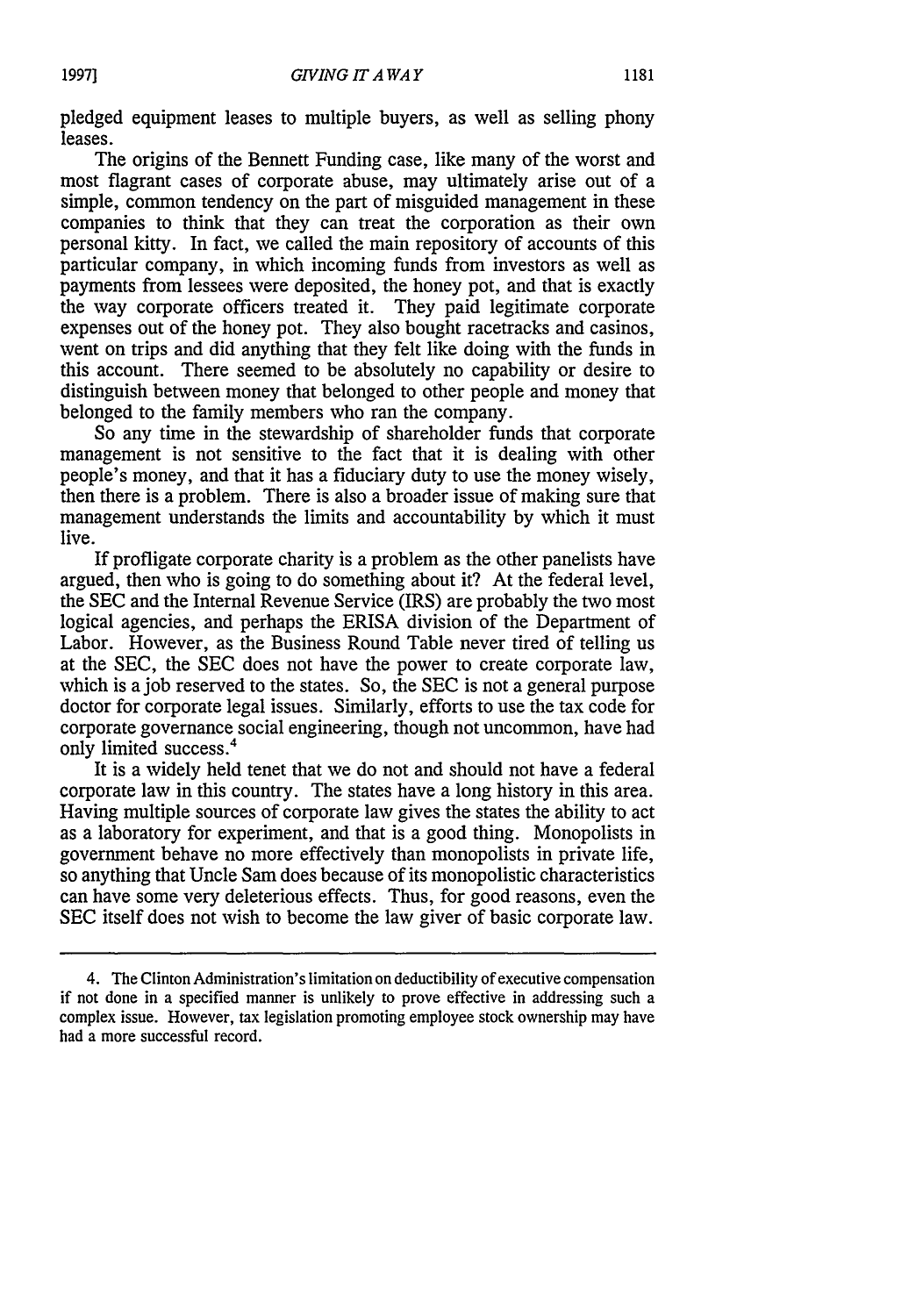Indeed, when the SEC has been perceived to have gone in that direction, the courts have not hesitated to call it short.<sup>5</sup>

The SEC's role in the proxy area provides an interesting contrast. Here the SEC has long had an express statutory role in regulating the use of proxies.' The SEC does not require corporations to hold an annual meeting (and quite possibly does not have legal authority to do so), but it does regulate the process by which votes are solicited for any meetings that are held, as well as specifying the content of required disclosure. In the 1980s when the SEC was concerned that companies had gone too far in the differential voting rights area and tried to promulgate a rule requiring "one share, one vote," the courts held that that was ultra vires to the SEC.<sup>7</sup> Yet, if the SEC wants to specify that all corporate proxies, the ballots themselves, must all be printed on purple paper, that is within the agency's statutory power.

So the SEC tiptoes along in the corporate governance area, with an omnipresent shadow of doubt surrounding the question of the breadth of the SEC's own mandate. The SEC certainly has a role to play in corporate governance, but there are limits to that role, and the Commission has to be terribly careful that it does not intrude on the proper role of the states. Equally important, the SEC must not intrude into the proper role of the market itself in disciplining aberrational behavior. And when I say the market itself, I include not only stock prices, but also the actions of directors.

In my era, we took up several critical issues in the area of corporate governance and proxy reform. We felt the rules concerning basic shareholder communications with one another had not kept up with market demographics or with technology. Therefore, we set out to revise the proxy rules seeking to remove requirements that could chill the robust exercise of freedom of speech concerning corporate governance issues. We also sought to improve our disclosure rules, particularly concerning corporate compensation, so that market mechanisms could do a better job of disciplining abusive conduct.

Actually, most of what the SEC does as regulation is really done in the form of disclosure. However, how something is taxed and how people are required to tell their neighbors about it are two very effective ways in

<sup>5.</sup> See, e.g., Business Roundtable v. SEC, 905 F.2d 406, 407 (D.C. Cir. 1990) (holding that the SEC exceeded its statutory authority in promulgating rule barring national security exchanges and associations from listing stock of corporations which nullify, restrict or disparately reduce per share voting rights of common stock shareholders).

*<sup>6.</sup> See* Securities Exchange Act of 1934 § 14(a), *reprinted in* 15 U.S.C. § 78n(a) (1994).

*<sup>7.</sup> See Business Roundtable,* 905 F.2d at 407.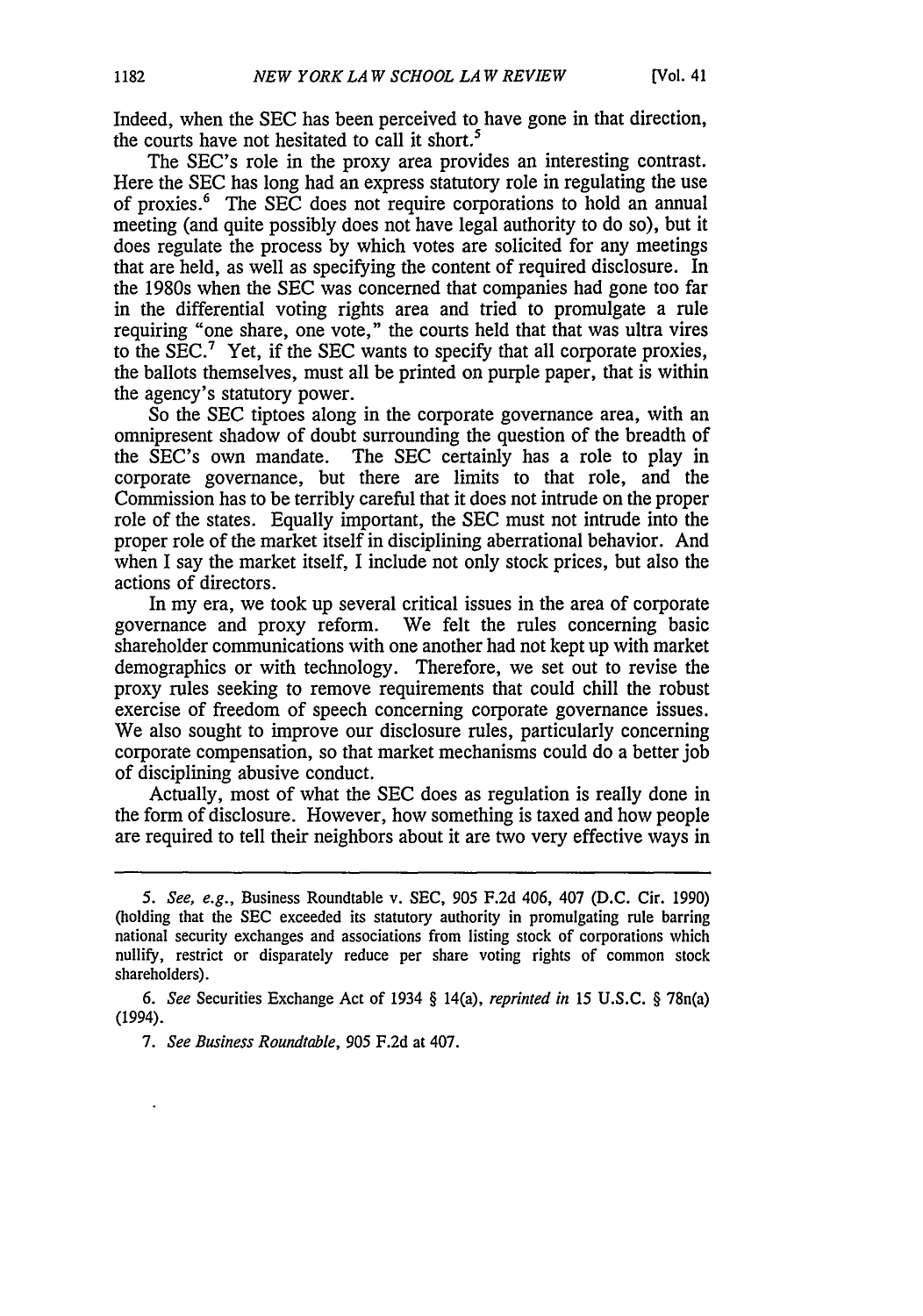which the activity can be "regulated," generally with less cost and more flexibility than prescriptive rules of conduct. In the compensation area, our SEC never considered that it knew how much companies should pay their CEOs. However, we did believe that shareholders were entitled to know what was paid, who decided to pay it, and what factors they considered in making this decision.<sup>8</sup>

In recent years, the rules on disclosure of compensation had become outdated. The country is now populated with consultants whose thriving business is dreaming up new ways to pay people. Over the years, the new forms of compensation had gone well beyond the things called for in the SEC's disclosure requirements.

As a result, we set out to try and capture, preferably in one simple table, all the elements of compensation that were received by management. Having a comprehensive disclosure of all compensation is important so that the shareholders are aware of what is being done with their money. This disclosure is also critical to allowing oversight and accountability to take place through the board of directors and, to a lesser degree perhaps, informed shareholders. In the compensation area, there were signs that these oversight mechanisms might not be working effectively. The problem, as we defined it, was not that compensation was too high, but that there were too many cases in which compensation seemed to show no correlation to performance. No one should quarrel if someone who makes all the shareholders rich is richly rewarded. However, if the company is stagnating or heading for bankruptcy, and the CEO still receives very substantial pay increases, that is a very troubling sign.

To help the market mechanisms that should control an issue like executive compensation work better, we mandated much more extensive proxy tables,<sup>9</sup> and we mandated taking advantage of computer graphics.<sup>10</sup> Instead of proxy statements that were nothing but words, we required companies to throw in a couple of pictures. One of those pictures had to include a chart showing the annual return to shareholders of that company compared with the annual return of the market as a whole, as well as the return to shareholders of competing companies.<sup>11</sup> These performance

*11. See* 17 C.F.R. § 229.402(k)(1)(i)(ii) (1996).

*<sup>8.</sup> See* 17 C.F.R. § 240.14a-101 (1996); see also 17 C.F.R. § 229.402 (1996) (requiring disclosure of all information connected with executive compensation including compensation committees members' names and the bases for their decisions).

*<sup>9.</sup> See* 17 C.F.R. § 240.14, Sched. 14A, Item 10 (1996); *see also* 17 C.F.R. § 229.402 (Item 402) (1996).

<sup>10.</sup> *See* 17 C.F.R. § 240.14, Sched. 14A, Item 10 (a)(2)(i) (1996) (requiring use of specified tabular format for disclosure of executive benefits plans); *see also* 17 C.F.R.  $\frac{8}{9}$  229.402 (Item 402) (b)(1), (c)(1), (d)(1), (e)(1), (f)(1), (i)(3)(i) (1996) (specifying distinct tabular layouts for disclosing various types of executive compensation plans).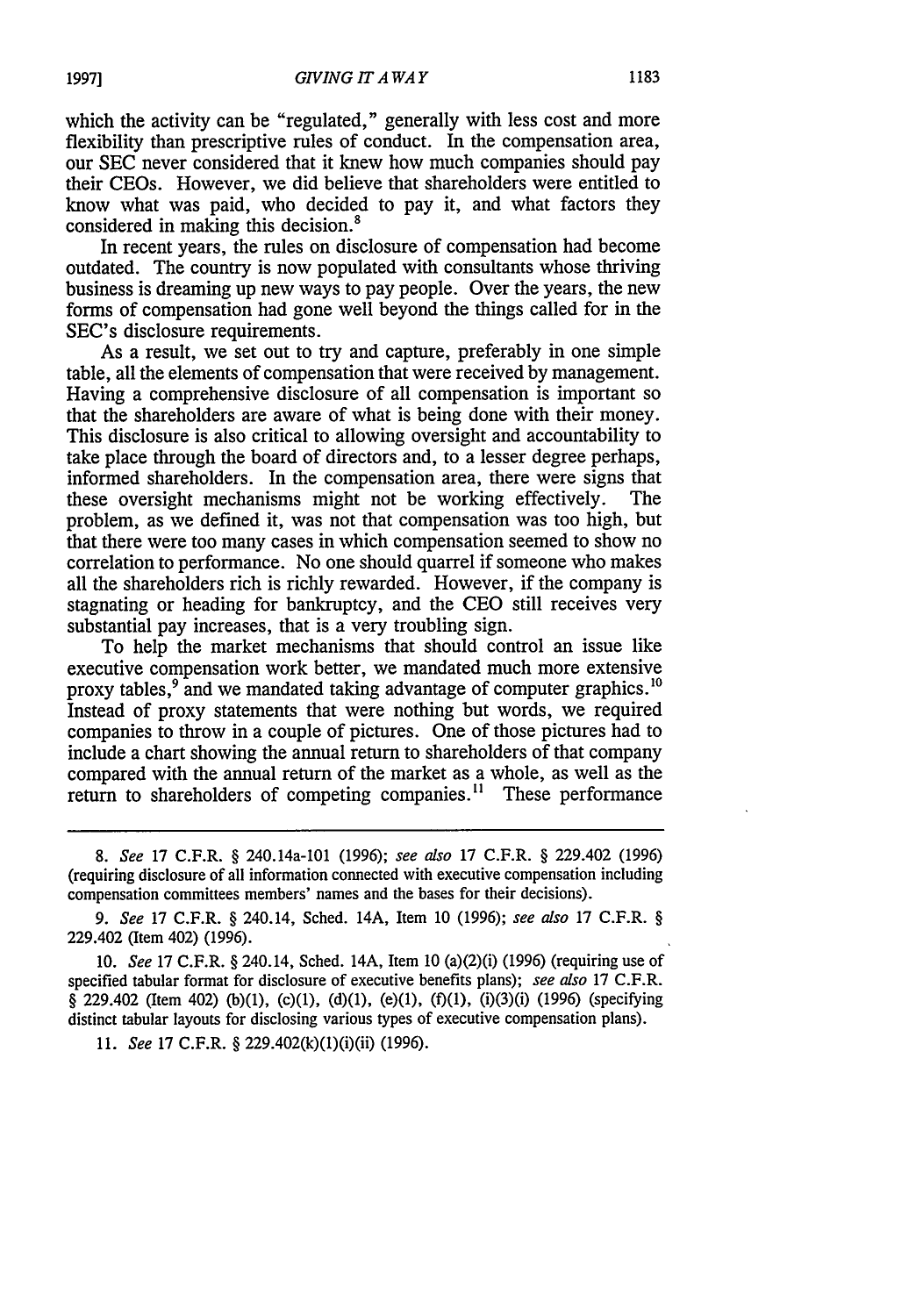comparisons allow every shareholder to see quickly and easily whether the company was performing, in relative terms, even with the market, much better, or much worse. We felt that was important information for shareholders to have when they were getting ready to decide whether to reelect the incumbent board.

The last thing that we did, which might be something portable to the area of charitable giving, was to add a small essay. This can be very dangerous in the disclosure area because if you give in to every idea for expanding disclosure you can easily produce a disclosure document that is unreadable. Everybody can think of something they need to add to disclosure, and as the disclosure document gets larger and larger, at some point one has succeeded in burying everything significant under layers of trivia. Once people are overloaded, they do not continue reading. If there is a disclosure on page 437 that says, "yesterday, I stole all the money," but nobody reads past page 436, the disclosure rule will have lost all effect. To preserve the ability of disclosure to work you have to single out the key things.

One of the things we did, at the risk of too much disclosure, was to require that the compensation committee of the board had to include a short description of the numeric or other factors that they used in reaching a particular award.<sup>12</sup> If the company was going downhill but the CEO's pay had increased by one hundred percent, we thought the shareholders should know what factors contributed to the committee's decision before they voted to re-elect such a person as a director. Did sales go up even though profits did not, or did the company obtain a new patent on revolutionary technology which has not turned into profits yet, but may down the road? There are many good reasons why a company that is not generating current profits may nonetheless increase executive compensation. This is particularly true in venture stage private companies, but it also occurs in public companies. Therefore, we required the compensation committee to give the shareholders greater insight into the rationale for their decisions.

Along with mandating the descriptive material, we also required that the members of the compensation committee should be identified with their statements. This was our attempt to underline to the members of the board their critical role in exercising their oversight role in a meaningful way. For the most part, people do a good job running America's companies and serving on their boards. However, this requirement improved the degree to which people thought about how performance should be measured and rewarded, and how boards should apply some consistency to those decisions. The objective was to keep compensation decisions under market mechanisms, and out of politics.

<sup>12.</sup> *See* **17** C.F.R. § 229.402(k) (Item 402 **(k)) (1996).**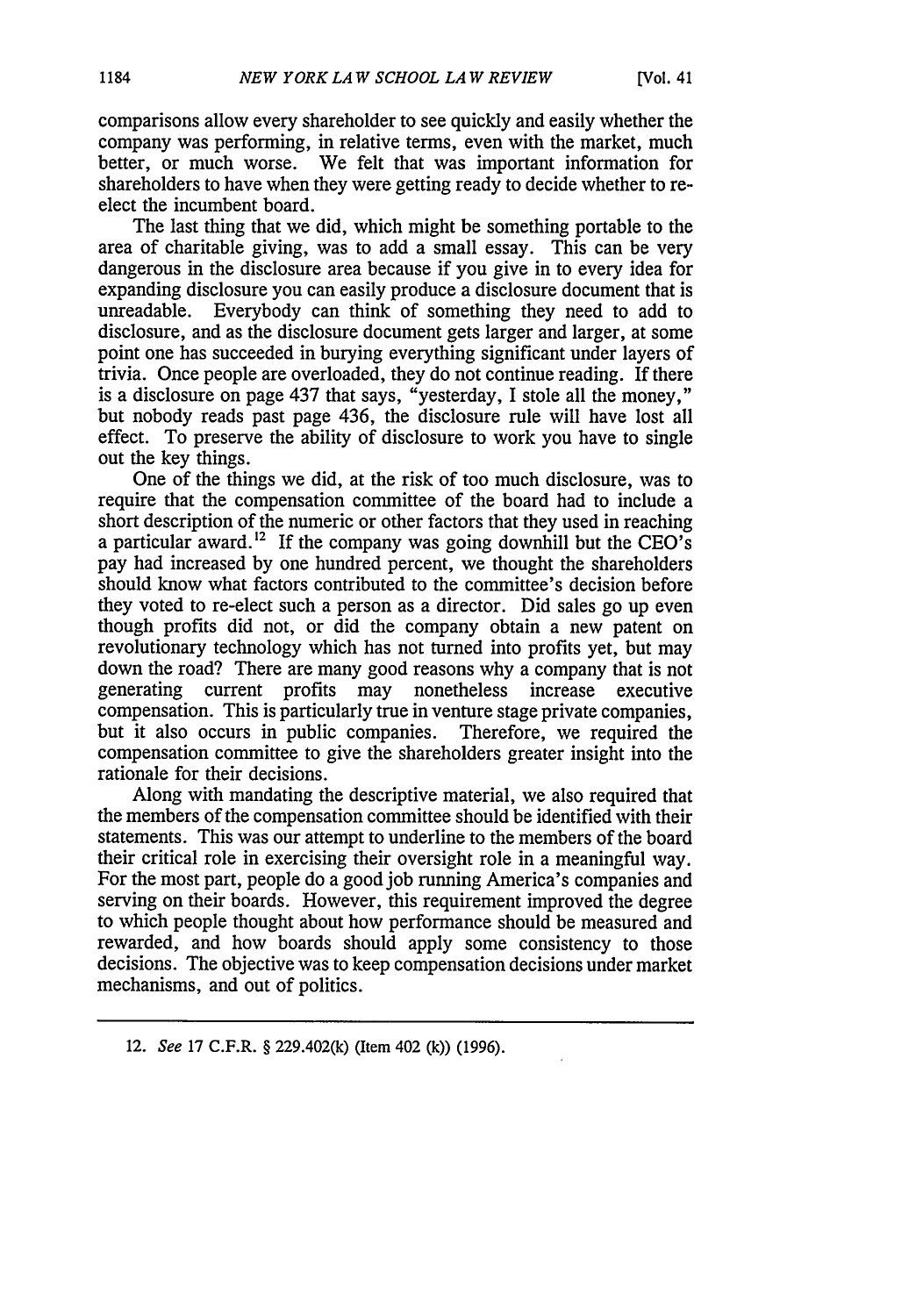Where corporate governance abuses have gone beyond a tolerable level, disclosure can be an effective corrective tool if used judiciously. There are clear similarities in the issue of how wisely shareholder funds are used in compensation and the issue of shareholder funds used for charitable donations. On the other hand, the level of potential abuse in the latter case is probably significantly less than the former, because there is less direct self-interest at work (though spousal self-interest may be an issue). To the degree issues of corporate donations rise as a concern, greater disclosure can help enhance the effectiveness of board oversight.

Shareholder resolutions, a uniquely frustrating area of proxy law, could conceivably also come into play in considering corporate charity. The SEC has been bedeviled for decades with provisions of proxy rules that require the Commission to act as referee on whether shareholders can put a resolution about animal rights, smoking, employment practices, environmental impacts, executive compensation, labor unions, or any other subject, in a proxy.<sup>13</sup> How the SEC got itself in this wonderful position is not as clear as the fact that it is an unsatisfactory position for the agency, creating cost and controversy without resolving issues. Under current law, if an issue directly affects the value of a shareholder's shares, he cannot propose a resolution on the grounds it is a matter of ordinary business. That shareholders *cannot* express their views on the issues that most affect the value of their property is, at best, counter-intuitive.<sup>14</sup> However, if a subject is completely irrelevant to the profitability of the company, the shareholders are free to demand a vote in the name of social policy engineering.<sup>15</sup> This rule is probably not the only area in which Washington has things 180 degrees out of phase.

This is an area where the SEC has never been able to draw lines very well, and the courts have also spent considerable time and tax dollars deciding these intensely subjective "categorization" issues. Shareholder rights in this area depend on a label, not sound principles or economic interest. Sadly, very talented people, both on the courts and at the SEC, spend large amounts of time refereeing disputes over whether or not a resolution about animal rights should be included in a proxy statement,

*15. See, e.g.,* Philip Morris Co., SEC No-Action Letter, [1990 Transfer Binder] Fed. Sec. L. Rep. (CCH) 79,474, at 77,413 (Feb. 22, 1990) (allowing shareholder proposal concerning cessation of the manufacture of tobacco products to be included in proxy statement because it relates to the social and public policy issues surrounding tobacco products, not the ordinary business operations of the company).

<sup>13.</sup> *See* 17 C.F.R. § 240.14a-8 (1996).

<sup>14.</sup> See, e.g., Roosevelt v. E.I. Dupont de Nemours & Co., 958 F.2d 416, 429 (D.C. Cir. 1992) (excluding shareholder proposal concerning the cessation of production of chloroflourocarbons and halon and the development of environmentally sound alternatives, as relating to the ordinary business operations of the company).